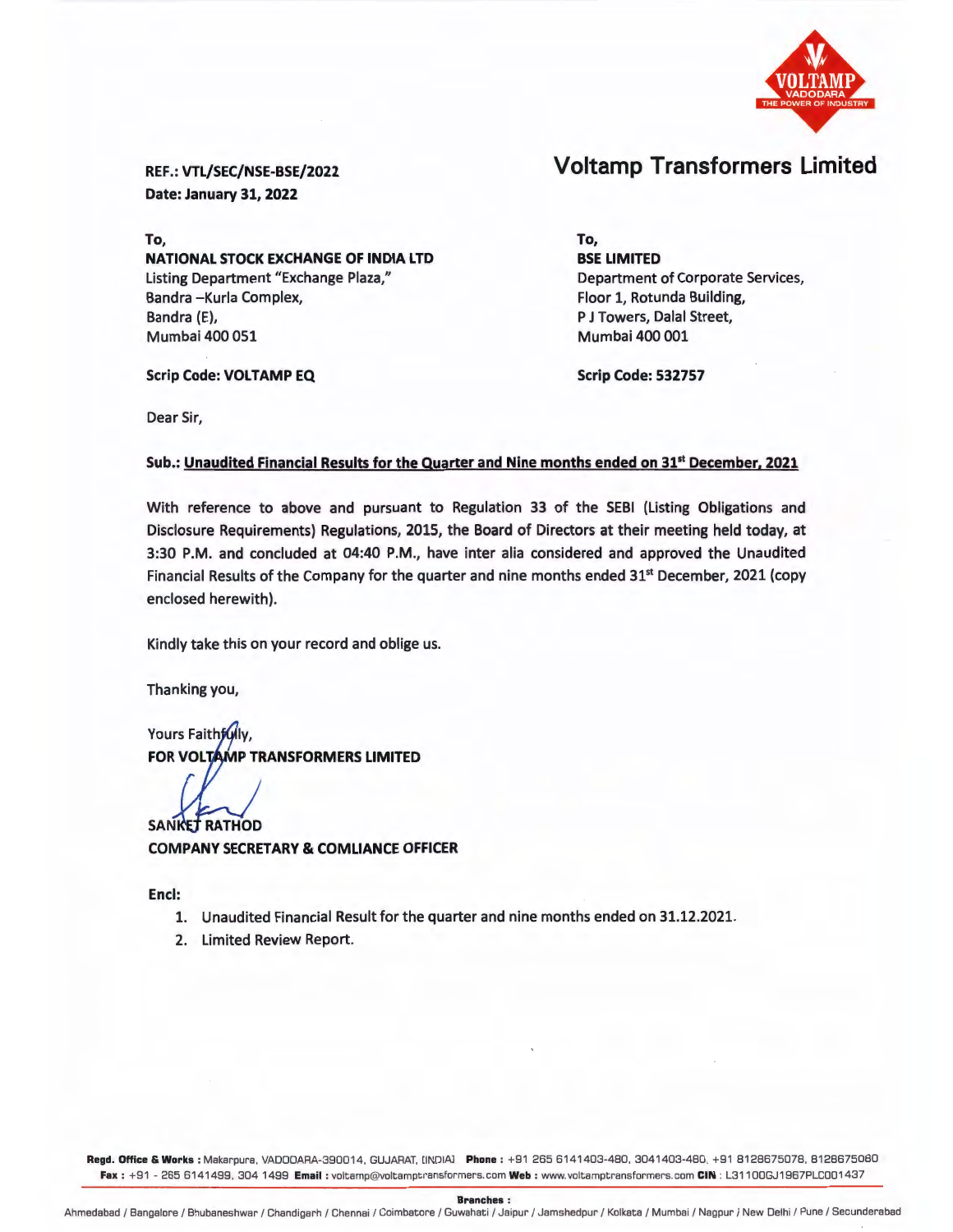

#### VOLTAMP TRANSFORMERS UMITED

CIN : l31100GJ1967PLC001437

Registered Office : Makarpura, Vadodara • 390014, Gujarat. India **Email : voltamp@voltamptrdnsformcrs.comWebsite:www.volt.amptransfonners.com** 

Phone: +91 265 2642011/12, 3041403/480 Fax: 2646774, 3041499

STATEMENT OF UNAUDITED FINANCIAL RESULTS FOR THE QUARTER AND NINE MONTHS ENDED 31ST DECEMBER, 2021

|                         | Particulars                                                                                                                                                                                                                                                                                                      | [Unanilted]                                | {Unandited}                                  | [Unavailled]                        | [Linnadiled]                               | [Unaudios]                                          | [Audited]                        |
|-------------------------|------------------------------------------------------------------------------------------------------------------------------------------------------------------------------------------------------------------------------------------------------------------------------------------------------------------|--------------------------------------------|----------------------------------------------|-------------------------------------|--------------------------------------------|-----------------------------------------------------|----------------------------------|
| Stehlo                  |                                                                                                                                                                                                                                                                                                                  | <b>Quarter anded 31st</b><br>December 2021 | Quarter raded<br>September <sub>1</sub> 2021 | Quarter ended 31st<br>December 2020 | Nine Mouths<br>Euded 31st<br>December 2021 | <b>Nine Mouths Ended</b><br>31st Decrimber<br>21911 | Truy ended<br>3 Eat. March, 2021 |
| $\mathbf{1}$            | Revenue                                                                                                                                                                                                                                                                                                          |                                            |                                              |                                     |                                            |                                                     |                                  |
|                         | (a) Revenue From Operations<br>(b) Other Income                                                                                                                                                                                                                                                                  | 31.495.14<br>765.53                        | 26,319.98<br>1,416.72                        | 17,574.98<br>2,402.39               | 74,001.11<br>3,513.51                      | 40,833.51<br>6,167.16                               | 69,230.99<br>7,246.92            |
|                         | <b>Total</b> income                                                                                                                                                                                                                                                                                              | 32,260.67                                  | 27,736.70                                    | 19,977.37                           | 77,514.62                                  | 47,000.67                                           | 76,477.91                        |
| $\overline{\mathbf{z}}$ | <b>Expenses</b>                                                                                                                                                                                                                                                                                                  |                                            |                                              |                                     |                                            |                                                     |                                  |
|                         | (a) Cost of materials consumed                                                                                                                                                                                                                                                                                   | 23,786.74                                  | 24,333.80                                    | 15,110.20                           | 64,908.78                                  | 31,767.84                                           | 51,747.63                        |
|                         | (b) Changes in Inventories of Pinished goods, Stock-in-                                                                                                                                                                                                                                                          | 1,008.20                                   | (3,656.25)                                   | (1,478.70)                          | (6, 176.44)                                | (1,065.54)                                          | 1,150.69                         |
|                         | Trade and work-in-progress<br>Employee benefits expense<br>(c)                                                                                                                                                                                                                                                   | 1,317.47                                   | 902.83                                       | 838.42                              | 3,062.58                                   | 2,406.09                                            | 3,323.18                         |
|                         | (d) Finance costs                                                                                                                                                                                                                                                                                                | 24.16                                      | 17.26                                        | 16.25                               | 56.31                                      | 42.20                                               | 60.21                            |
|                         | (e) Depreciation and amortization expense                                                                                                                                                                                                                                                                        | 198.27                                     | 190.49                                       | 226.99                              | 573.42                                     | 663.61                                              | 885.16                           |
|                         | $($ f)<br>Other expenses                                                                                                                                                                                                                                                                                         | 1,943.72                                   | 1,613.59                                     | 1,204.85                            | 4,977.28                                   | 3,285.42                                            | 5,264.94                         |
|                         | Total expenses (2a to 2f)                                                                                                                                                                                                                                                                                        | 28,278.56                                  | 23,401.72                                    | 15,918.01                           | 67,401.93                                  | 37,099.62                                           | 62,431.81                        |
| 3                       | Profit before tax                                                                                                                                                                                                                                                                                                | 3,982.11                                   | 4,334.98                                     | 4,059.36                            | 10,112.69                                  | 9.901.05                                            | 14,046.10                        |
| 4                       | <b>Tax expense</b>                                                                                                                                                                                                                                                                                               |                                            |                                              |                                     |                                            |                                                     |                                  |
|                         | (i) Current tax                                                                                                                                                                                                                                                                                                  | 917.81                                     | 889.81                                       | 573.51                              | 2,043.51                                   | 1.518.65                                            | 2,481.74                         |
|                         | (ii) Deferred tax                                                                                                                                                                                                                                                                                                | 53.08                                      | (62.60)                                      | 279.80                              | (28.31)                                    | 266.94                                              | 252.39                           |
|                         | (iii) Income Tax of earlier years                                                                                                                                                                                                                                                                                |                                            |                                              |                                     |                                            |                                                     | 90.29                            |
|                         | <b>Total Tax Expenses</b>                                                                                                                                                                                                                                                                                        | 970.89                                     | 827.21                                       | 853.31                              | 2,015.20                                   | 1,785.59                                            | 2,824.42                         |
| $\mathsf{s}$            | Net Profit/ (Loss) for the period (3-4)                                                                                                                                                                                                                                                                          | 3,011.22                                   | 3,507.77                                     | 3,206.05                            | 8,097.49                                   | 8,115.46                                            | 11,221.68                        |
| 6                       | Other Comprehensive income / (Expenses)<br>Items that will not be reclassified to profit or loss<br>(a)<br>(i) Remeasurement of Defined benefit plans<br>(ii) Equity instruments through other comprehensive<br>income<br>Income tax relating to items that will not be<br>(b)<br>reclassified to profit or loss | (35.13)<br>1.46                            | (35.13)<br>0.66                              | (13.70)<br>2.34                     | (105.39)<br>3.22                           | (41.11)<br>3.53                                     | (140.52)<br>5.01                 |
|                         | (i) Remeasurement of Defined benefit plans<br>(II) Equity instruments through other comprehensive<br>income                                                                                                                                                                                                      | 8.84                                       | 8.84                                         | 3.45<br>(0.18)                      | 26.53                                      | 10.35<br>(0.18)                                     | 35.37                            |
|                         | Total other comprehensive Income / (Expenses)                                                                                                                                                                                                                                                                    | (24.83)                                    | (25.63)                                      | (8.09)                              | (75.64)                                    | (27.41)                                             | (100.14)                         |
|                         | Total Comprehensive Income for the period (5+6)                                                                                                                                                                                                                                                                  | 2,986.38                                   | 3,482.14                                     | 3,197.96                            | 8,021.85                                   | 8,088.05                                            | 11,121.54                        |
| 8                       | Paid-up Equity share capital of Rs. 10 each                                                                                                                                                                                                                                                                      | 1,011.71                                   | 1,011.71                                     | 1,011.71                            | 1,011.71                                   | 1,011.71                                            | 1,011.71                         |
| 9                       | <b>Other Equity</b>                                                                                                                                                                                                                                                                                              |                                            |                                              |                                     |                                            |                                                     | 82,403.78                        |
| 10                      | Earnings per share (of Rs. 10/- each) (not annualised):                                                                                                                                                                                                                                                          |                                            |                                              |                                     |                                            |                                                     |                                  |
|                         | <b>Basic</b><br>(a)                                                                                                                                                                                                                                                                                              | 29.77                                      | 34.67                                        | 31.68                               | 80.04                                      | 80.22                                               | 110.92                           |
|                         | Diluted<br>(b)                                                                                                                                                                                                                                                                                                   | 29.77                                      | 34.67                                        | 31.68                               | 80.04                                      | 80.22                                               | 110.92                           |
|                         | See accompanying note to the Financial Results                                                                                                                                                                                                                                                                   |                                            |                                              |                                     |                                            |                                                     |                                  |



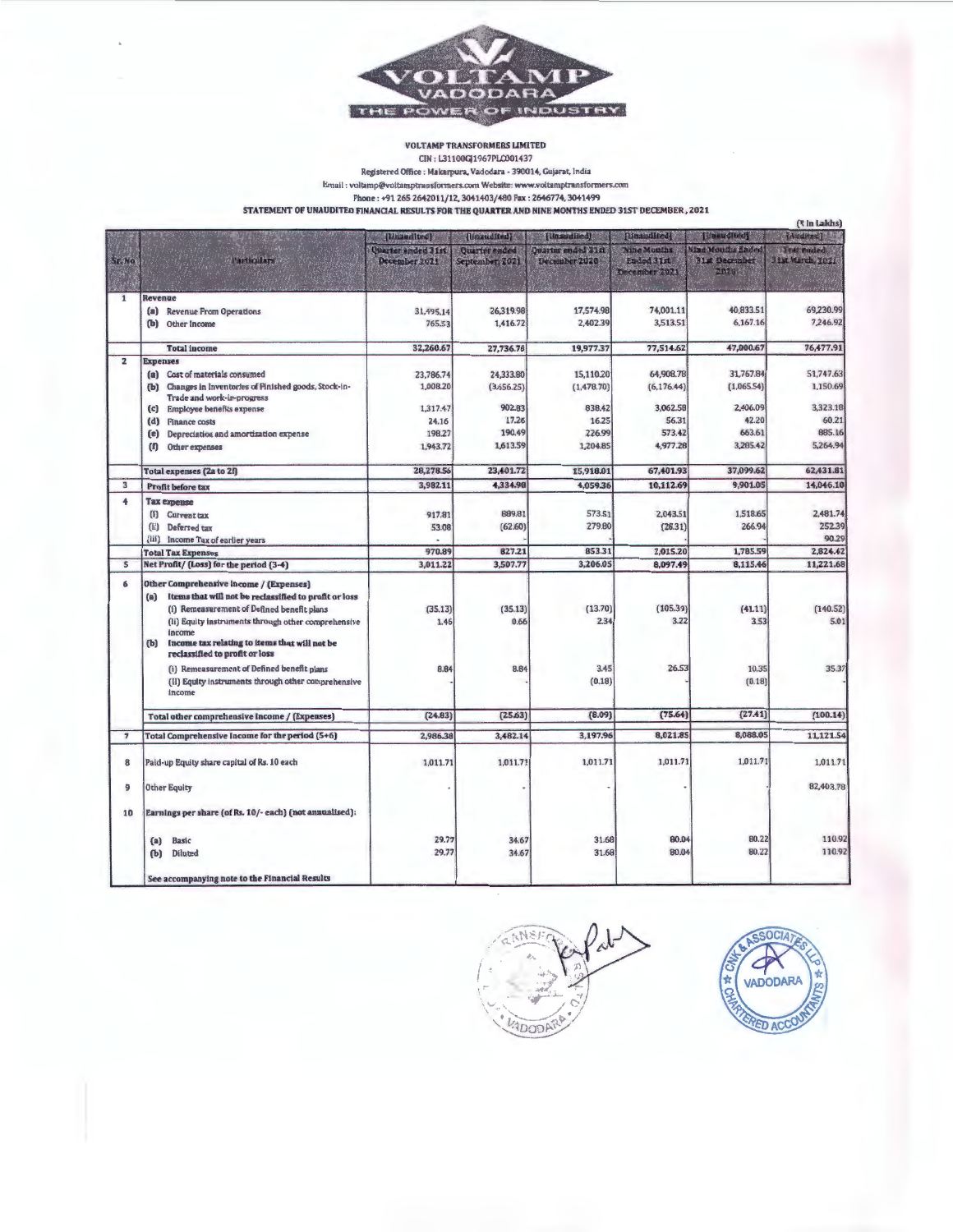Notes:

- (1) The above unaudited results for quarter and nine months ended 31st December, 2021 have been reviewed by Audit Committee and approved by the Board of Directors at their meeting held on 31st January, 2022.
- (2) The activities of the Company relate to only one segment i.e. Electrical Transformers
- (3) The Hon'ble National Company Law Tribunal, Ahmedabad bench ("NCLT"), vide its order dated August 16, 2021, sanctioned the Scheme of Amalgamation between Kunjal Investments Private Limited ('Transferor Company 1 aud Voltamp Transformers Limited ('Transferee Company ') and their respective shareholders and creditors under sections 230 - 232 of the Companies Act, 2013. With effect from the Appointed Date i.e. 01st June, 2020, all assets, properties, liabilities, rights, benefits and interests therein, reserves and surplus of the transferor Company without any further deed, act, matter or thing have been transferred to transferee Company at carrying values. Further the equity shares of transferee Company held by the transferor Company stands cancelled and the difference between the book value of investments held by the transferor Company in transferee Company and the face value of new equity shares issued by the transferee Company to the shareholders of transferor Company, is adjusted against the reserves of the Transferor Company as recorded in the books of Transferee Company.

As per the Amalgamation Scheme, all costs, charges, taxes including duties, levies and all other expenses, if any, incurred in carrying out and implementing this Scheme and matters incidentals thereto, is borne by KIPL and if there is a deficit or surplus in the total expenses in relation to this scheme compared to the amount of cash and bank balance (including amount refundable from Income Tax department) held by the KIPL on the appointed date, the same shall be reimbursed by or refunded to the promoter ofKIPL as the case may be.

The Company had received certified copy of the order on 19th August, 2021 and the same had been filed with the Registrar of Companies on 20th August,2021. The Company has given effect of the Scheme in the unaudited financial results. Moreover, as per requirements of IND AS 103 "Business Combination·, the comparatives for the previous period have been restated and the impact of the same is as under:

| <b>Particulars</b>                                        | Rs. in Lakhs |  |
|-----------------------------------------------------------|--------------|--|
| Other Equity as on 31.03.2021 (As per Audited financials) |              |  |
| Increase in Other equity on account of amalgamation       |              |  |
| Other Equity as on 31.03.2021 (Restated)                  | 82,403.78    |  |

- (4) The Company has evaluated the impact of Covid-19 on its financial statements based on the internal and external information up to the date of approval of these financial statements. The Company does not foresee any material Impact on liquidity and assumption of going concern. The Company will continue to monitor the future market conditions a~d update its assessment.
- (5) The figures for the corresponding previous periods have been regrouped/ reclassified wherever considered necessary to confirm to the figures represented In the current period.

For Voltamp Transformers Limited

Kunjal L. Patel

DATE: 31st January, 2022 PLACE: Vadodara



Vice Chairman and Managing Director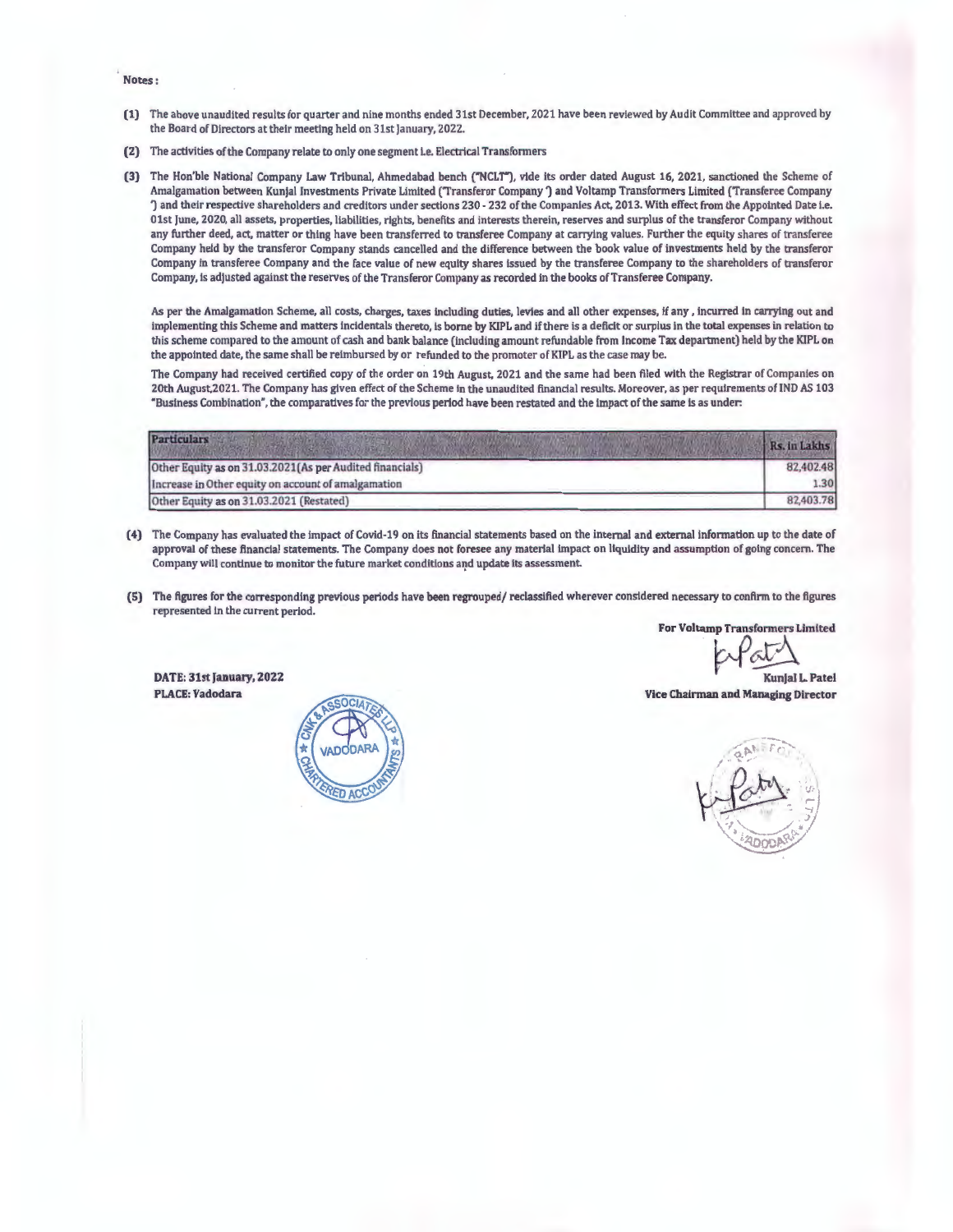

INDEPENDENT AUDITOR'S REVIEW REPORT ON UNAUDITED QUARTERLY FINANCIAL RESULTS AND YEAR TO DATE RESULTS OF THE COMPANY PURSUANT TO THE REGULATION 33 OF THE SEBI (LISTING OBLIGATIONS AND DISCLOSURE REQUIREMENTS) REGULATIONS, 2015 (AS AMENDED)

### TO THE BOARD OF DIRECTORS OF VOLTAMP TRANSFORMERS LIMITED

- 1. We have reviewed the accompanying Statement of Unaudited Financial results of Voltamp Transformers Limited ("the Company") for the quarter ended 31st December, 2021 and the year-to-date results for the period from 1st April, 2021 to 31st December, 2021 ("the Statement") attached herewith, being submitted by the Company pursuant to the requirement of Regulation 33 of the SEBI (Listing Obligations and Disclosure Requirement) Regulations, 2015, as amended (the "Listing Regulations").
- 2. This statement, which is the responsibility of the Company's Management and approved by the Board of Directors, has been prepared in accordance with the recognition and measurement principles laid down in Indian Accounting Standard 34 "Interim Financial Reporting" ("Ind AS 34"), prescribed under Section 133 of the Companies Act, 2013, and other accounting principles generally accepted in India and in compliance with Regulation 33 of the Securities and Exchange Board of India (Listing Obligations and Disclosure Requirements) Regulations, 2015. Our responsibility is to express a conclusion on the statement based on our review.
- 3. We conducted our review of the Statement in accordance with the Standard on Review Engagements (SRE) 2410 "Review of Interim Financial Information Performed by the Independent Auditor of the Entity", issued by the Institute of Chartered Accountants of India. This standard requires that we plan and perform the review to obtain moderate assurance as to whether the financial statement is free of material misstatement. A review of interim financial information consists of making inquiries, primarily of persons responsible for financial and accounting matters, and applying analytical and other review procedures. A review is substantially less in scope than an audit conducted in accordance with Standards on Auditing and consequently does not enable us to obtain assurance that we would become aware of all significant matters that might be identified in as audit. Accordingly, we do not express an audit opinion.

## 4. Emphasis of Matter

We draw attention to Note 3 of the accompanying statement of unaudited financial results regarding the scheme approved by Hon'ble National Company Law Tribunal, Ahmedabad bench ("NCLT"), vide its order dated August 16, 2021, sanctioned the Scheme of Amalgamation between Kunjal Investments SSOCIATE Private Limited ('Transferor Company') and Voltamp Transformers Limited ('Transferee Company') and asir respective shareholders and creditors under sections 230 - 232 of the Companies Act, 2013. All the والكلة popara  $\frac{1}{2}$ t, liabilities, reserves and surplus of the transferor company have been transferred to the company  $t_{\rm s}$  the appointed date of 01 $^{\rm st}$  June, 2020 at the carrying values as from that date. Further, the equity

VADODARA : The Nirat, 3rd Floor, 18, Windward Business Park, Behind Emerald One Complex, In The Lane of Dr. Prashant Buch, Jetalpur Road, Vadodara - 390 007 • Tel: +91 265 234 3483, +91 265 235 4359 • Email : vadodara@cnkindia.com

MUMBAI - HO : 3rd Floor, Mistry Bhavan, Dinshaw Vachha Road, Churchgate, Mumbai 400 020, India. • Tel: +91 22 6623 0600

RED ACCO

MUMBAI I BENGALURU I CHENNAI I AHMEDABAD I GANDHINAGAR I DELHI I DUBAI I SHARJAH